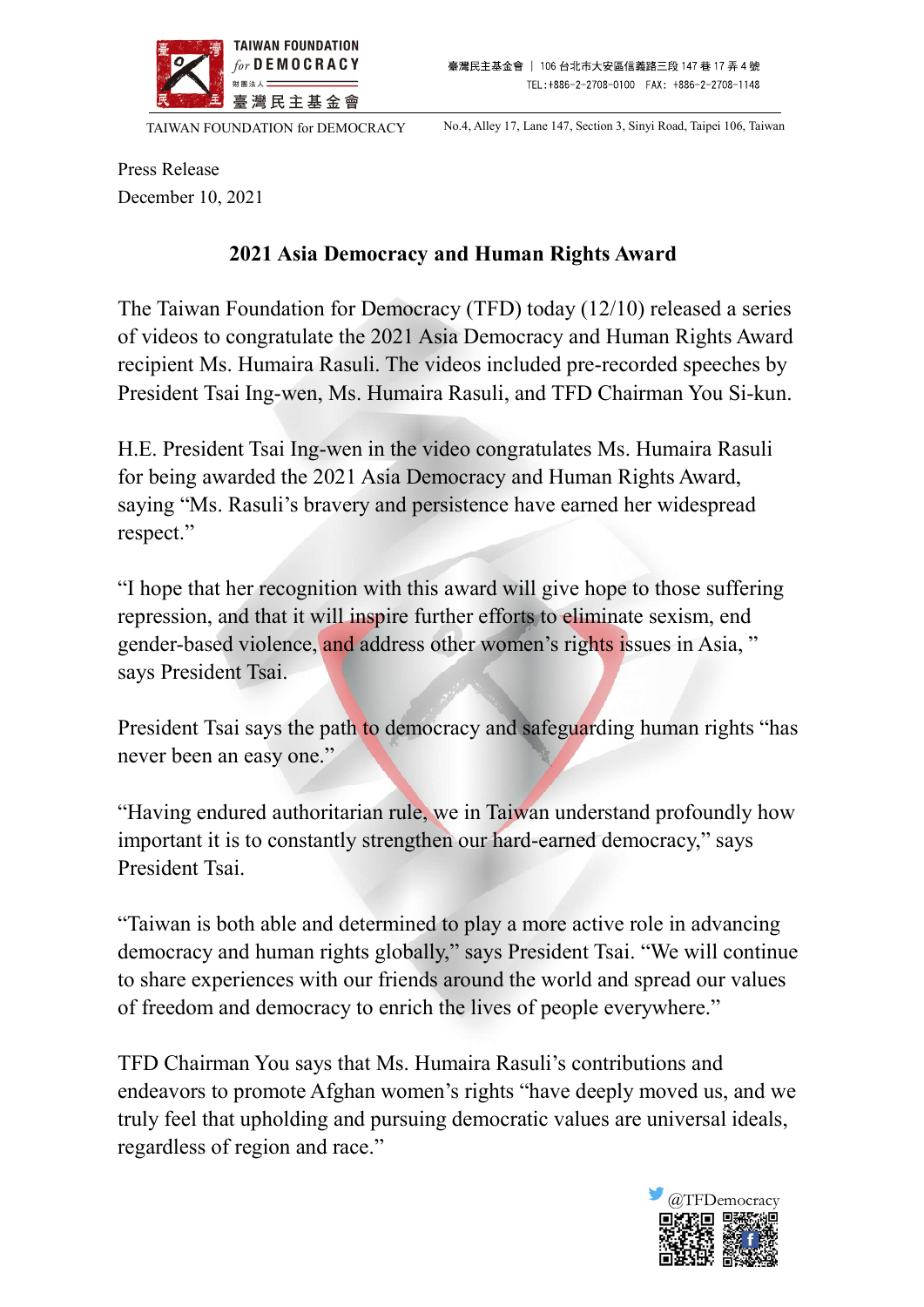

TAIWAN FOUNDATION for DEMOCRACY No.4, Alley 17, Lane 147, Section 3, Sinyi Road, Taipei 106, Taiwan

"Respecting and protecting women's rights is fundamental in human rights advocacy, and eliminating violence against women is moreover an essential but challenging task in the course of advancing human rights," says TFD Chairman You.

TFD Chairman You points out the Taliban regained power in Afghanistan this August, posing as a great challenge to the progress women's rights has seen in the last 20 years.

"Humaira Rasuli and her colleagues have had to put their work on hold and restructure their strategies," says TFD Chairman You. "I hope this year's award to Humaira Rasuli will further inspire the world to pay closer attention to women's rights and human rights in Afghanistan, and the hard-earned progress made by human rights advocates like Humaira Rasuli can be prolonged, even under volatile situations."

Ms. Humaira Rasuli in her pre-recorded acceptance speech says that human rights defenders at the frontline of the struggle for the rights of the Afghan people are at grave risk. "Those who work at the frontlines of the Afghan future are intimidated, threatened, and persecuted by violent extremists," she says.

However, Ms. Humaira Rasuli emphasizes that they "choose peace over violence, unity over division, and inclusiveness over exclusion" and "put our hands together to ensure that we will all, together, participate in shaping the future of our beloved country."

"We thank you from the bottom of our hearts for supporting us as we renew our commitments in these dark times," says Ms. Humaira Rasuli. "We thank you for giving us the strength to continue our work and with more passion and persistence. And thank you especially for acknowledging our struggle and letting us know that we do matter to the world."

Due to COVID-19, the TFD is not hosting a physical award ceremony this year. Pre-recorded videos instead have been published on the TFD official